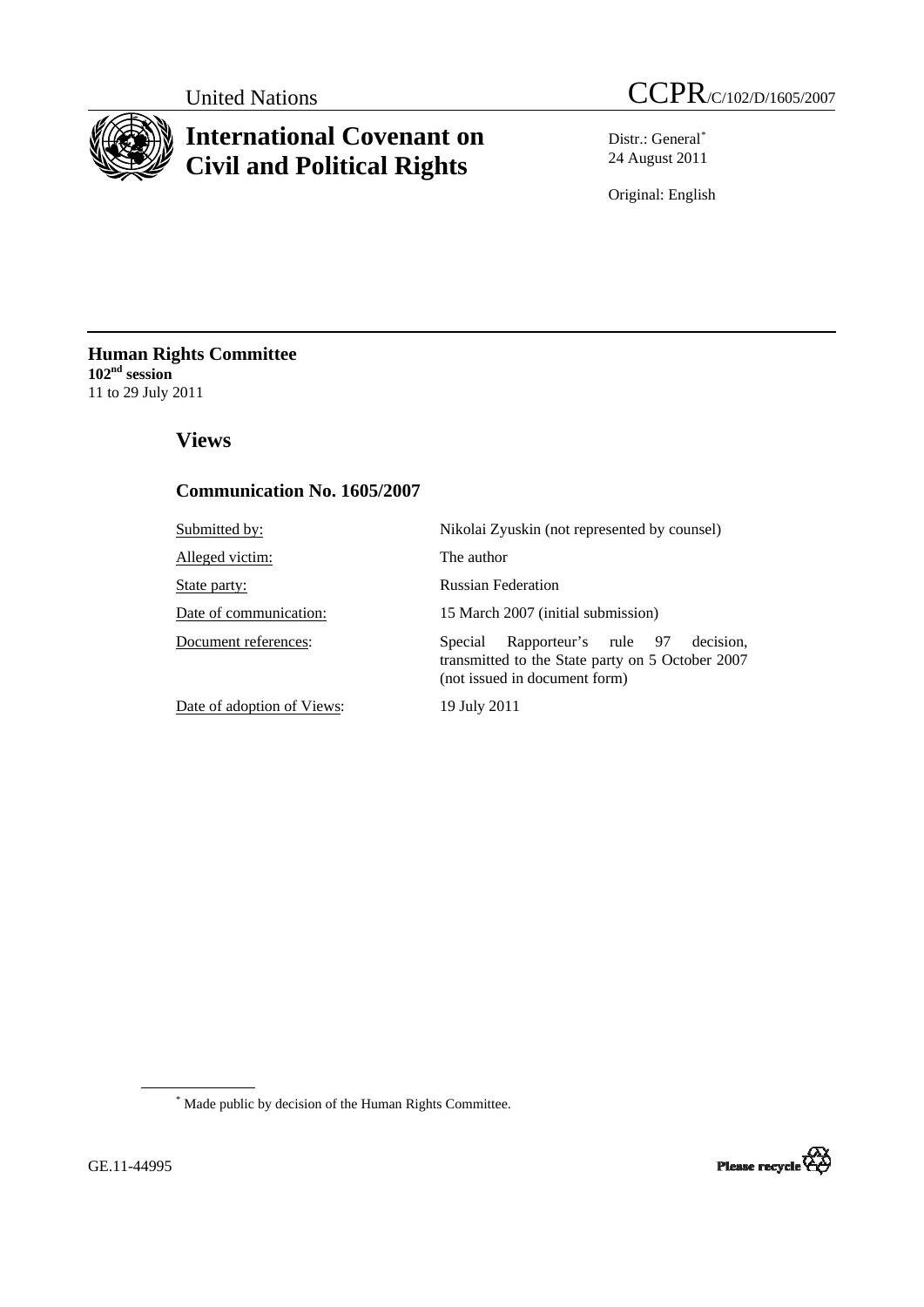| Subject matter:                    | Long-term imprisonment after torture and unfair<br>trial.                                                                                                                                                                                                                                                                                                                   |
|------------------------------------|-----------------------------------------------------------------------------------------------------------------------------------------------------------------------------------------------------------------------------------------------------------------------------------------------------------------------------------------------------------------------------|
| Substantive issues:                | Effective remedy; no derogation from article 7;<br>torture, cruel, inhuman or degrading treatment or<br>punishment; right to a fair hearing by an<br>independent and impartial tribunal; right to be<br>presumed innocent; right to obtain the attendance<br>and examination of witnesses; right to have one's<br>sentence and conviction reviewed by a higher<br>tribunal. |
| <i>Procedural issue:</i>           | Lack of substantiation of claims.                                                                                                                                                                                                                                                                                                                                           |
| Articles of the Covenant:          | 7; 14, paragraphs 1, 2, 3(e) and 5                                                                                                                                                                                                                                                                                                                                          |
| Article of the Optional Protocols: | 2                                                                                                                                                                                                                                                                                                                                                                           |

 On 19 July 2011, the Human Rights Committee adopted the annexed text as the Committee's Views, under article 5, paragraph 4, of the Optional Protocol in respect of communication No. 1605/2007.

[Annex]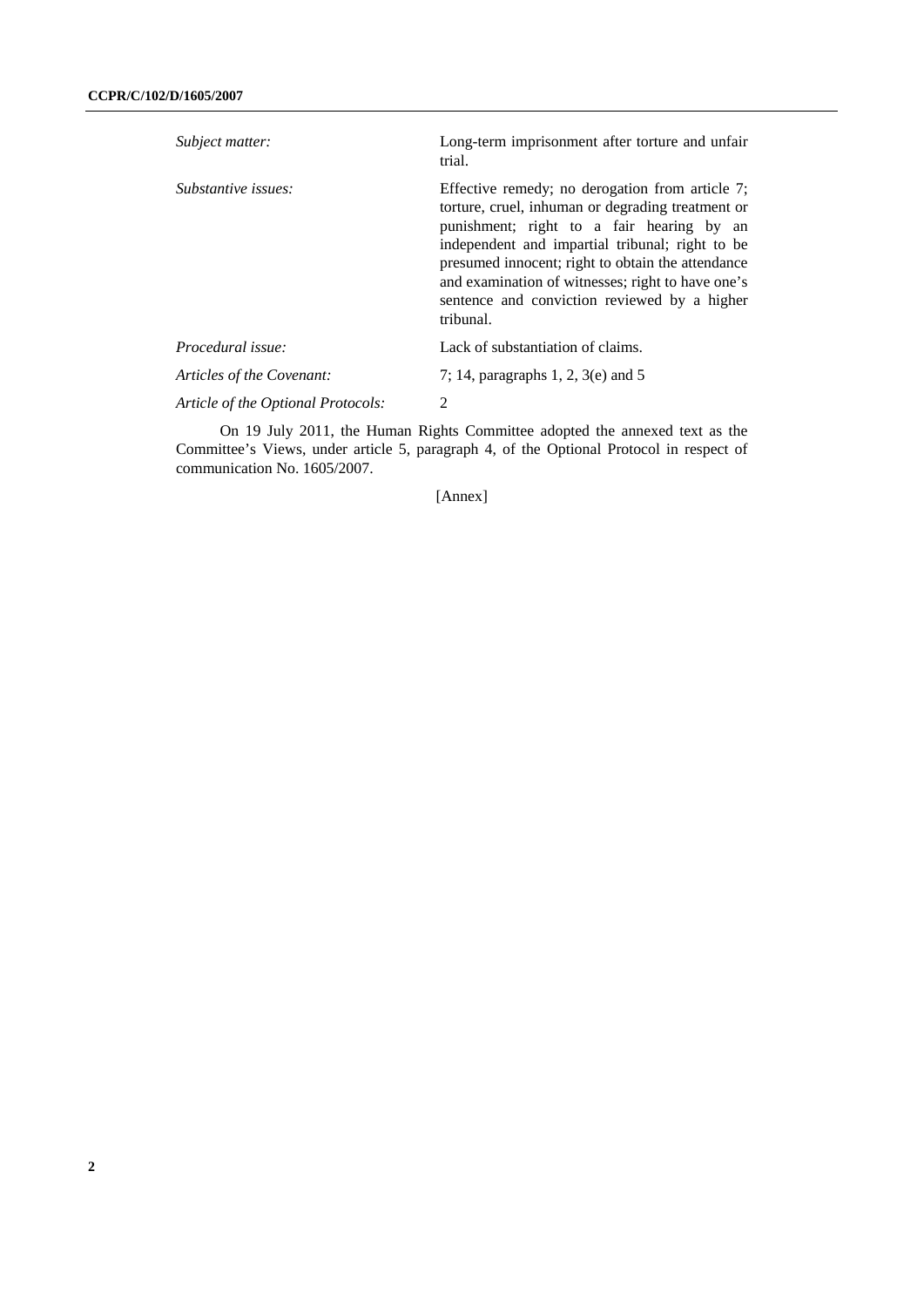# **Annex**

# **Views of the Human Rights Committee under article 5, paragraph 4, of the Optional Protocol to the International Covenant on Civil and Political rights (102nd session)**

concerning

# **Communication No. 1605/2007[\\*\\*](#page-2-0)**

| Submitted by:          | Nikolai Zyuskin (not represented by counsel) |
|------------------------|----------------------------------------------|
| Alleged victim:        | The author                                   |
| State party:           | <b>Russian Federation</b>                    |
| Date of communication: | 15 March 2007 (initial submission)           |

The Human Rights Committee, established under article 28 of the International Covenant on Civil and Political Rights,

Meeting on 19 July 2011,

Having concluded its consideration of communication No. 1605/2007, submitted to the Human Rights Committee by Mr. Nikolai Zyuskin under the Optional Protocol to the International Covenant on Civil and Political Rights,

Having taken into account all written information made available to it by the author of the communication and the State party,

Adopts the following:

# **Views under article 5, paragraph 4, of the Optional Protocol**

1. The author of the communication is Mr. Nikolai Zyuskin, a Russian national born in 1978, who is currently serving a prison sentence in the Russian Federation. He claims to be a victim of violations by the Russian Federation of his rights under article 7 and article 14, paragraphs 1, 2, 3(e) and 5, of the International Covenant on Civil and Political Rights. The Optional Protocol entered into force for the State party on 1 January 1992. The author is not represented.

### **Factual background**

2.1 At 11.35 p.m. on 19 March 2001, the author was arrested by officers of the District Department for Combating Organised Crime of Gatchina city (District Department) on suspicion of having committed a crime and brought to the District Department where he was allegedly subjected to physical and psychological pressure. On 22 November 2001, the

<span id="page-2-0"></span><sup>\*\*</sup> The following members of the Committee participated in the examination of the present communication: Mr. Lazhari Bouzid, Mr. Ahmad Amin Fathalla, Mr. Cornelis Flinterman, Mr. Yuji Iwasawa, Ms. Helen Keller, Mr. Rajsoomer Lallah, Ms. Zonke Zanele Majodina, Mr. Gerald L. Neuman, Mr. Rafael Rivas Posada, Sir Nigel Rodley, Mr. Fabian Omar Salvioli, Mr. Krister Thelin and Ms. Margo Waterval.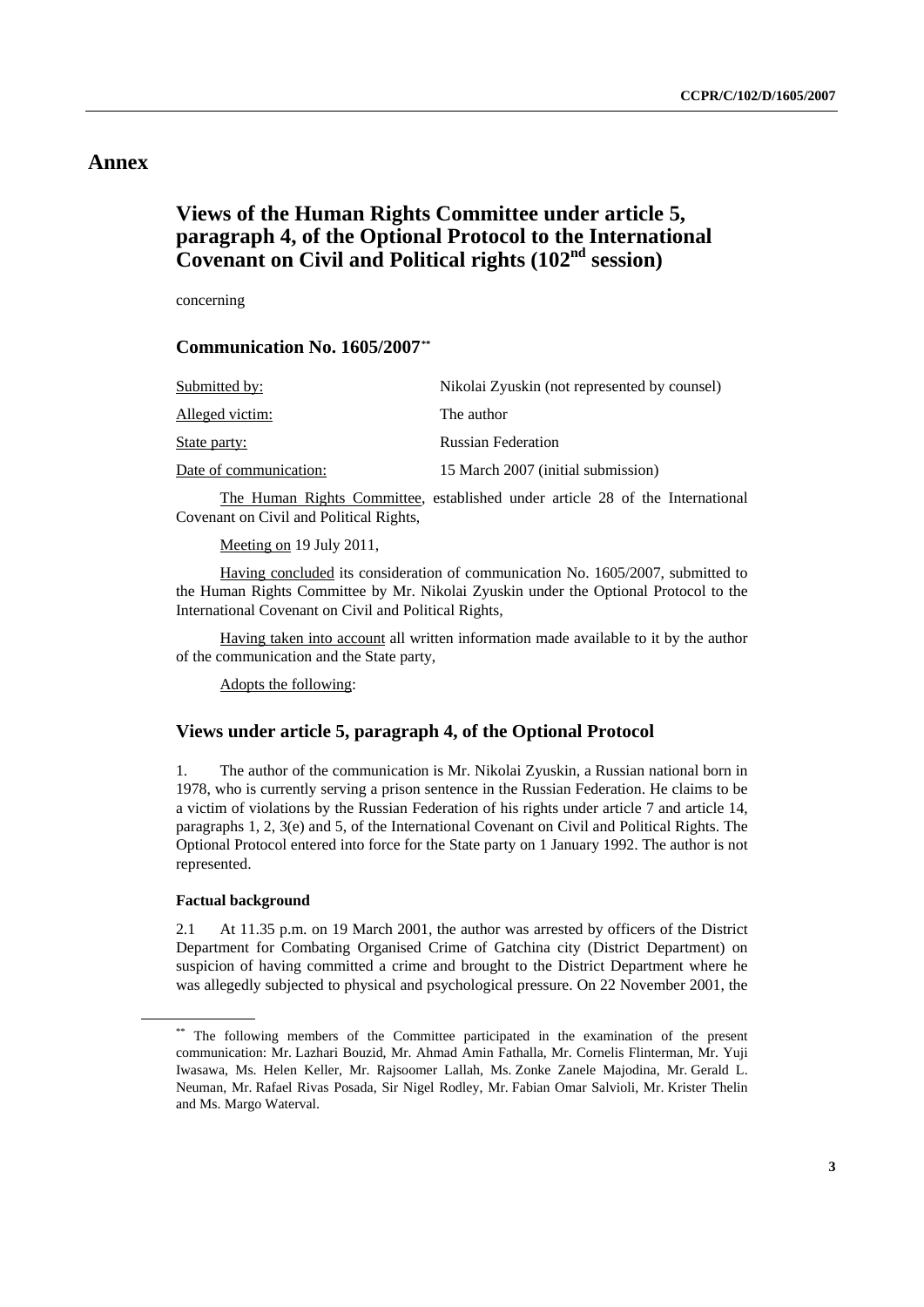Leningrad Regional Court convicted the author on counts of premeditated murder under aggravated circumstances (article 105, part 2, of the Criminal Code), premeditated infliction of light bodily injuries (article 115) and assault (article 116). He was sentenced to 16 years and 6 months' imprisonment. The court established that, on 24 November 2000, in the course of a quarrel the author assaulted a certain Ms. N. B. with whom he was consuming alcoholic beverages. When Ms. N. B. threatened to report the assault to the police, the author and Mr. I. L. killed her by hitting her with a stick on her head a number of times. Shortly thereafter they threw the body of Ms. N. B. into the ditch and buried it 2 days later.

2.2 On 14 February 2002, the Supreme Court examined the author's cassation appeal and decided to terminate criminal proceedings against him in relation to premeditated infliction of light bodily injuries (article 115 of the Criminal Code) and assault (article 116) for procedural reasons. The Supreme Court, therefore, established that the author was guilty of premeditated murder under aggravated circumstances (article 105, part 2, of the Criminal Code) and sentenced him to 16 years' imprisonment.

2.3 On 17 October 2002, the author submitted an application to the European Court of Human Rights that was declared inadmissible on 7 January 2005, as it was lodged after the expiry of the six-month time-limit.

#### *Allegations of torture and ill-treatment during pre-trial investigation*

2.4 The author claims that shortly after his arrest on 19 March 2001, on the premises of the District Department he was forced by officers to wear a gas mask with obstructed air access and was thus prevented from breathing until he fainted. He was unable to remove the gas mask from his head, as his hands were handcuffed behind the chair on which he was sitting. He was also placed a scarf on his head to prevent him from seeing those who beat him with a stick on his head, thighs and shins. These actions of officers of the District Department were accompanied by threats and insults, as well as kicks and punches on his abdomen, groin, back and the head in order to force him to confess guilt. The author could also hear the cries and beatings of his co-accused, Mr. I. L., who was arrested together with him.

2.5 The author submits that the unlawful actions of officers of the District Department were witnessed by a senior investigator of the Gatchina City Prosecutor's Office, Mr. V. V., who was subsequently put in charge of the investigation in relation to the author's criminal case. Mr. V. V. did not intervene and shortly thereafter drew up a report of the author's interrogation as a suspect. In the morning of 20 March 2001, he and Mr. I. L. were transferred to the temporary confinement ward (IVS) of Gatchina city, where Mr. V. V. drew up their respective arrest and personal search reports.

2.6 On 22 March 2001, the author was interrogated by Mr. V. V. in the presence of the Gatchina City Prosecutor and an *ex officio* lawyer. He submits that, still afraid because of the beatings and torture to which he had been subjected and fearing negative repercussions he would have faced had he complained, he did not make any depositions to the prosecutor about the unlawful methods used by officers of the District Department against him and about the investigator's failure to intervene. The author states that he did not ask the prosecutor to order a medical examination in order to document the injuries on his body, since the bruises and scratches on his face were still clearly visible but the prosecutor failed to react, despite his obligation to ensure compliance with law at the preliminary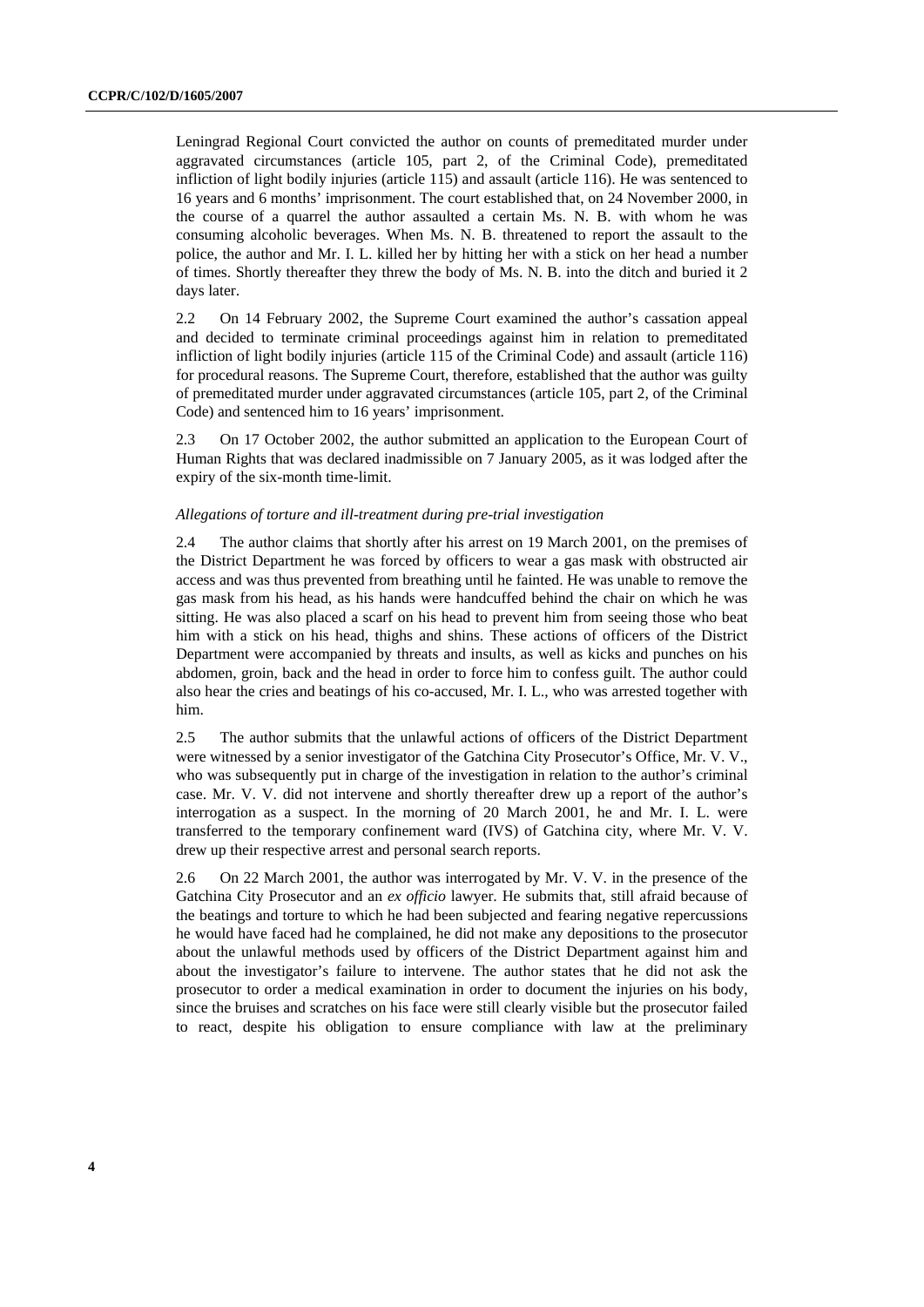investigation stage.[1](#page-4-0) He adds that the *ex officio* lawyer did not duly react to the bruises and scratches either.

2.7 On 18 June 2001, the author submitted a written complaint to the Gatchina City Prosecutor, stating, *inter alia*, that he was subjected to acts of violence by officers of the District Department. On 10 July 2001, the Gatchina City Prosecutor replied by reminding the author that on 22 March 2001 he was interrogated in the presence of the very same Gatchina City Prosecutor and could have informed him about the use of violence if it had indeed taken place. On 6 August 2001, the author submitted another written complaint to the Gatchina City Prosecutor. On 7 August 2001, the Gatchina City Prosecutor replied by informing the author that, under article 51 of the Constitution, he had a right not to testify against himself and close relatives.

2.8 On 19 September 2001, the author submitted a further written complaint to the Gatchina City Prosecutor's Office with the request to initiate criminal proceedings with regard to the beatings to which he had been subjected on 20 March 2001 by officers of the District Department. On 23 October 2001, the senior assistant of the Gatchina City Prosecutor decided not to initiate criminal proceedings. As transpires from the decision, four officers of the District Department who were questioned in relation to the author's complaint stated that they had to use sambo techniques (martial art) and handcuffs while arresting the author and Mr. I. L., as they tried to escape. The officers further stated that they duly reported the use of sambo techniques and handcuffs and that the report in question was added to the case file materials. They also stated that no force was used against the author and Mr. I. L. on the premises of the District Department. The latter was confirmed by the statement of a certain Mr. A. A., a former officer of the District Department, who was present at the time of arrest. According to the statement of the investigator, Mr. V. V., the author and Mr. I.L. were not subjected to torture and violence on the premises of the District Department and, while being transferred to the IVS, they affirmed that they did not complain about having been beaten. The investigator also stated that the author started complaining 'everywhere' about being subjected to unlawful methods only after he was remanded in custody as an attempt to avoid responsibility for the murder he had committed. The investigator added that all investigation actions, except for the interrogation as a suspect, took place in the presence of a lawyer.

2.9 The author submits that he complained to the Leningrad Regional Court about the use of unlawful methods by three officers of the District Department and refers to page 18 of the trial transcript in support of his claim. He adds that the first instance court disregarded his allegations of torture and ill-treatment as demonstrated by lack of any reference to these allegations in the judgment of the Leningrad Regional Court. The author claims that he also complained about the beatings and torture in his cassation appeal to the Supreme Court. In the ruling of 14 February 2002, the Supreme Court stated that the author's arguments about the use of unlawful methods during pre-trial investigation were examined by the Leningrad Regional Court and were found to be groundless in its reasoned judgment. The author adds that Mr. I. L. also complained about beatings and torture in his cassation appeal.

2.10 The author submits that he unsuccessfully complained about the use of unlawful methods to the Leningrad Regional Prosecutor's Office<sup>[2](#page-4-1)</sup> and the General Prosecutor's Office<sup>[3](#page-4-2)</sup> through the supervisory review procedure.

<span id="page-4-2"></span><span id="page-4-0"></span><sup>&</sup>lt;sup>1</sup> Reference is made to article 211 of the Criminal Procedure Code and article 1 of the Federal Law "On the Prosecutor's Office".

<span id="page-4-1"></span><sup>&</sup>lt;sup>2</sup> The author refers to a letter of the Deputy Prosecutor of the Leningrad Region dated 29 July 2002.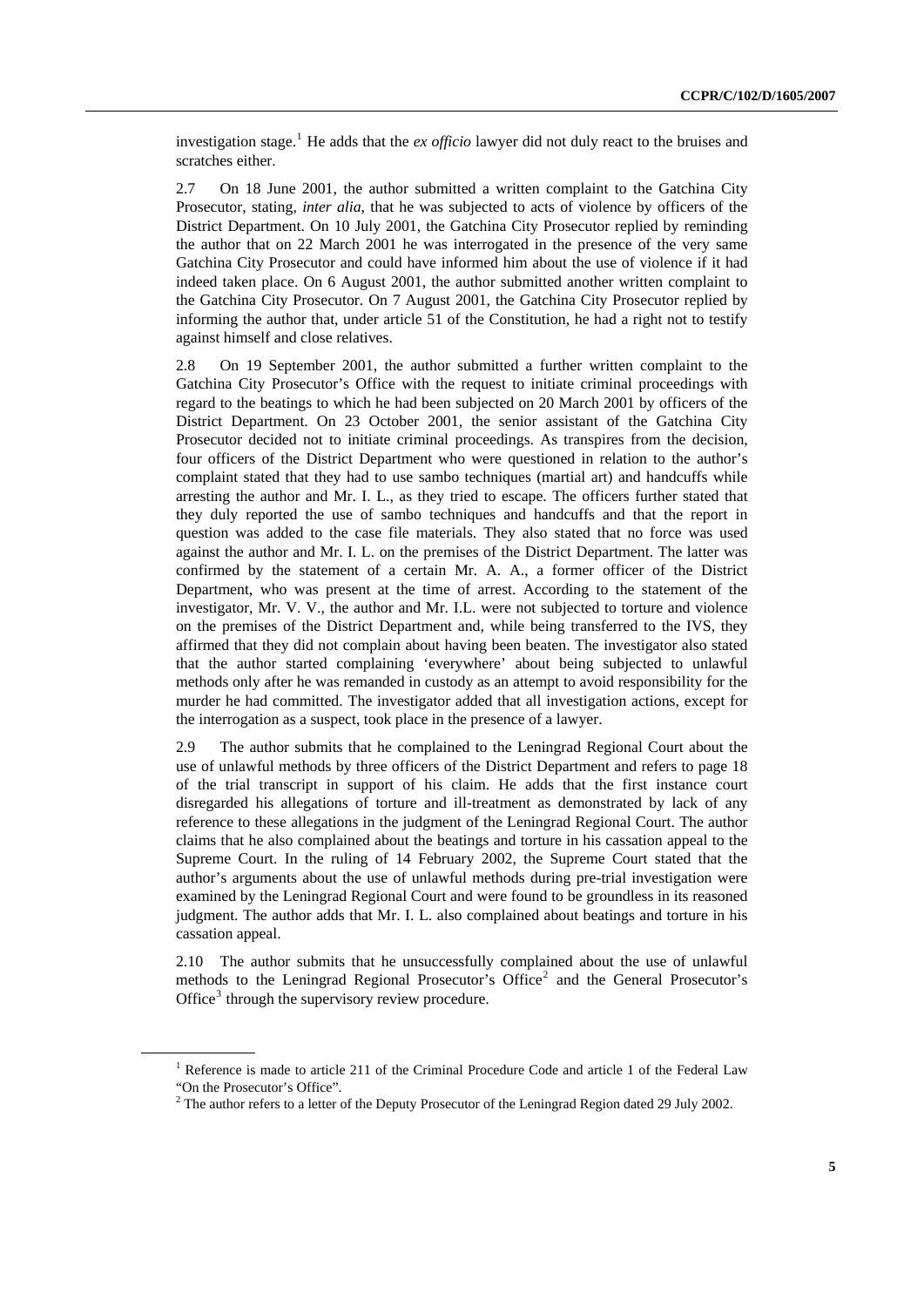2.11 On 8 January 2002, the author submitted a written complaint to the Human Rights Ombudsman. On an unspecified date, this complaint was transmitted to the Leningrad Regional Prosecutor's Office. On 11 March 2002, the Leningrad Regional Prosecutor's Office revoked the decision of 23 October 2001 not to initiate criminal proceedings and the case file materials were sent back to the Gatchina City Prosecutor's Office for an additional investigation.

2.12 On 18 May 2002, Gatchina City Prosecutor decided not to initiate criminal proceedings with regard to the unlawful methods used by officers of the District Department and the failure of the investigator to duly react to these unlawful actions. In the course of the additional investigation, the author explained that he had not been beaten at the time of his arrest but that the beatings and other forms of physical violence were used by officers on the premises of the District Department in the presence of the investigator who did not intervene. According to the register of medical examination of individuals detained in the IVS, no injuries were identified on the author's body upon his arrival to the IVS and no medical assistance was provided to him from 21 to 23 March 2001. The report of additional investigation referred to what was explained by the author in writing to the administration of the IVS, i.e. that his injuries resulted from a beating before his arrest. The report noted that it was impossible to either confirm or refute this claim. According to the report of the Gatchina District Medical Association, the author was examined on 23 March 2001. The examination established that he had a number of head injuries and a bruise around his right eye. According to the certificate from the IVS, the author was detained there from 23 March to 2 April 2001. He was examined by a duty medical assistant at 6.40 p.m. on 23 March 2001 upon his arrival to the IVS. The examination established that he had a head injury, a haematoma of the right eye and a few scratches on the left side of the forehead; the author did not complain about his health condition and did not require medical assistance. The report of additional investigation also referred to a testimony of a bartender who stated that the author and Mr. I. L. did not offer any resistance at the time of their arrest but could have received injuries when they fell over an overturned table. Four officers of the District Department who were questioned in relation to the author's initial complaint of 19 September 2001 repeated their earlier statements about the use of sambo techniques and handcuffs against the author and Mr. I. L. at the time of their arrest. One of the officers added that there were no gas masks on the premises of the District Department.

2.13 On numerous occasions, $4$  the author unsuccessfully complained about the failure of the Gatchina City Prosecutor's Office to duly provide him with a copy of the decision of 18 May  $2002$ ,<sup>[5](#page-5-1)</sup> as well as with the materials of the additional investigation. On 26 August 2004, the author sent a written complaint to the Leningrad Regional Prosecutor's Office with the request to initiate criminal proceedings against the Gatchina City Prosecutor for her failure to duly provide him with a copy of the decision of 18 May 2002 and with the materials of the additional investigation; this complaint was rejected on 29 October 2004. The First Deputy Prosecutor of the Leningrad Region explained that should the author himself be unable to personally familiarise himself with the materials of the additional investigation, he should authorise a lawyer to represent him. On 18 November 2004, the author complained to the General Prosecutor's Office about the decision of 29 October 2004; this complaint was rejected by the Assistant General Prosecutor on 21 January 2005.

 $3$  The author refers to a letter of the Deputy General Prosecutor dated 14 May 2002 and two letters of the General Prosecutor's Office dated 18 May 2002 and 18 June 2002. 4

<span id="page-5-0"></span>The author refers to his requests of 4 September 2003, 13 November 2003 and 8 January 2004 to the Gatchina City Prosecutor's Office; of 13 November 2003 and 15 April 2004 to the Leningrad Regional Prosecutor's Office; of 6 November 2003 to the Human Rights Ombudsman. 5

<span id="page-5-1"></span> $5$  The author submits that he was familiarised with the decision of 18 May 2002 on 10 June 2004.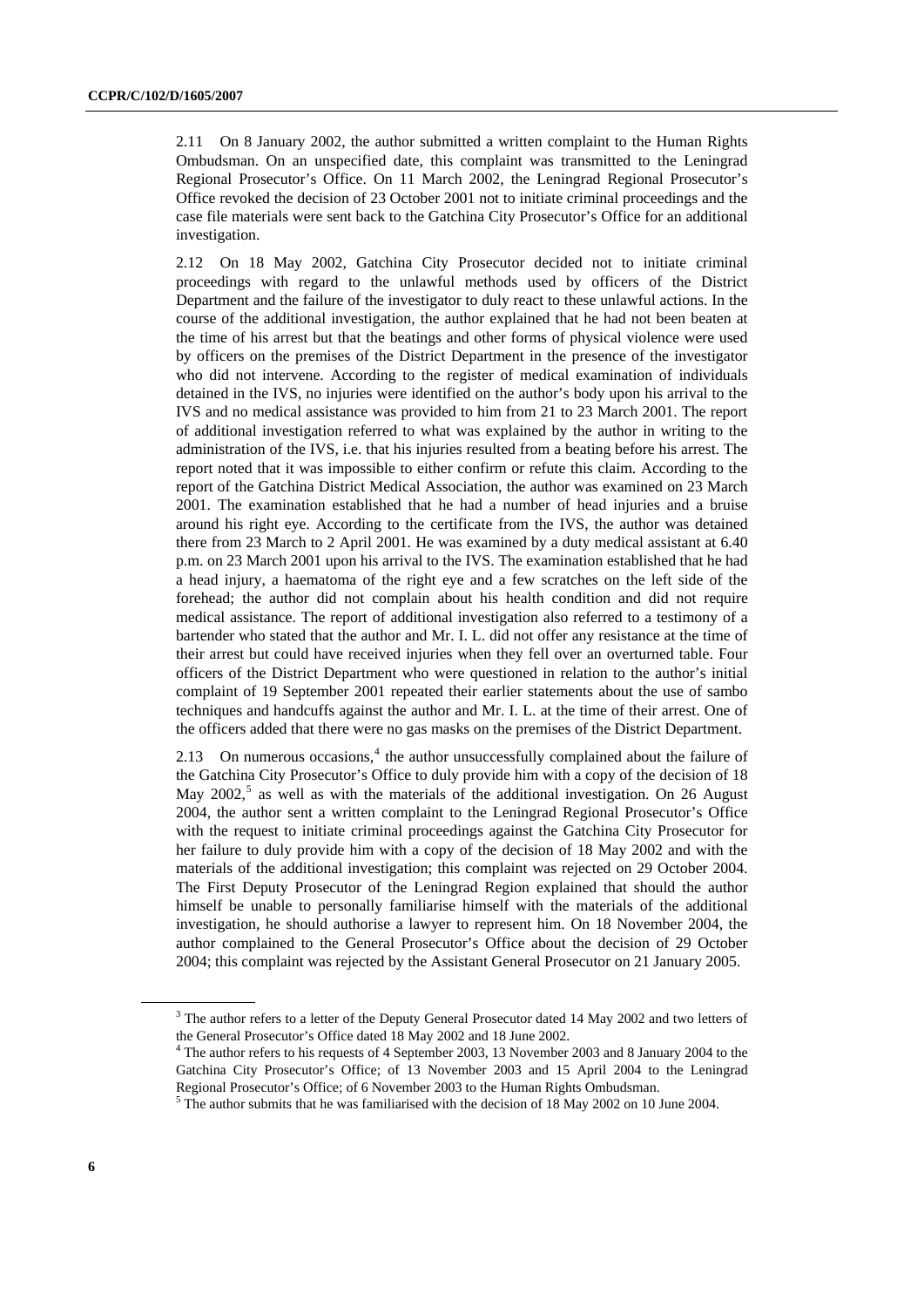2.14 On 17 June 2004, the author complained to the Gatchina City Court about the decision of 18 May 2002 not to initiate criminal proceedings with regard to the unlawful methods used against him by officers of the District Department. The author argued, *inter alia*, that the following investigation actions have not been undertaken in the course of the additional investigation: questioning of the individuals who were detained in the same cell in the IVS from 20 to 23 March 2001; questioning of Mr. I. L. who saw injuries on the author's face when they were transferred to the IVS; clarifying contradictions between the testimony of the investigator about the use of sambo techniques and handcuffs at the moment of arrest as the author and Mr. I. L. tried to escape and the testimony of a bartender, stating that they did not offer any resistance; duly assessing the author's claims that there was no medical examination at the time of his arrival to the IVS and that, on 23 March 2001, he explained in writing that he had been beaten prior to his arrest on 19 March 2001. The author added that he later retracted these explanations.

2.15 On 18 August 2004, the Gatchina City Court examined the author's complaint in his absence and rejected it. The court concluded that the investigation of the author's allegations about being subjected to beatings and other unlawful methods was comprehensive and impartial. The investigation established that force (sambo techniques) and handcuffs were used against the author at the time of his arrest and that the latter did not exclude the infliction of injuries that have been identified on his body on 23 March 2001 (head injuries, haematoma of the right eye and scratches on the left side of the forehead). The use of force at the time of his arrest was in compliance with the Law "On Police", since the author was suspected of having committed a premeditated murder and there was information that he and Mr. I. L. could offer armed resistance. The court established that it was impossible to question the individuals who were detained together with him from 20 to 23 March 2001, since he did not provide any information that would allow identifying them and their identification at that time was no longer possible. As to the author's request to question Mr. I. L., the court decided that it was unnecessary, since there was enough information in the materials of the additional examination to make a decision.

2.16 On 23 September 2004, the author submitted a cassation appeal to Leningrad Regional Court against the decision of the Gatchina City Court on 18 August 2004 and reiterated his earlier arguments summarised in paragraph 2.14 above. On 26 October 2005, the Leningrad Regional Court rejected the author's appeal and upheld the decision of 18 August 2004.

# *Proceedings in trial court*

2.17 The author refers to the part of the judgment of the Leningrad Regional Court of 22 November 2001, in which the court examined the witness testimony of his mistress, Ms. A. O. given by her at the pre-trial investigation, in which she stated that the author told her that at the end of 2000, he and Mr. I. L. had committed a murder of a friend of Ms. E. S. without naming the victim and that later Ms. E. S. also told her that in November 2000, the author and Mr. I. L. had murdered her friend 'Natasha'. The author argues that the testimony of Ms. A. O. was included in the judgment as inculpating evidence in violation of his right to a fair trial. He submits that in the first instance court Ms. A. O. retracted her testimony given at the pre-trial investigation and stated that it was obtained by the investigator under pressure, because she had to give a written undertaking not to leave the place of her habitual residence. She stated instead that Ms. E. S. had not told her that her friend had been murdered by the author and Mr. I. L. Ms. E. S. also stated in the first instance court that she did not tell Ms. A.O. who had murdered Ms. N. B. The author argues, therefore, that the testimony of Ms. A. O. given at the pre-trial investigation could not have been used in the judgment. He adds that the court disregarded the subsequent testimony of Ms. A. O. by stating that she changed the testimony to help the author to avoid responsibility for the crime he had committed.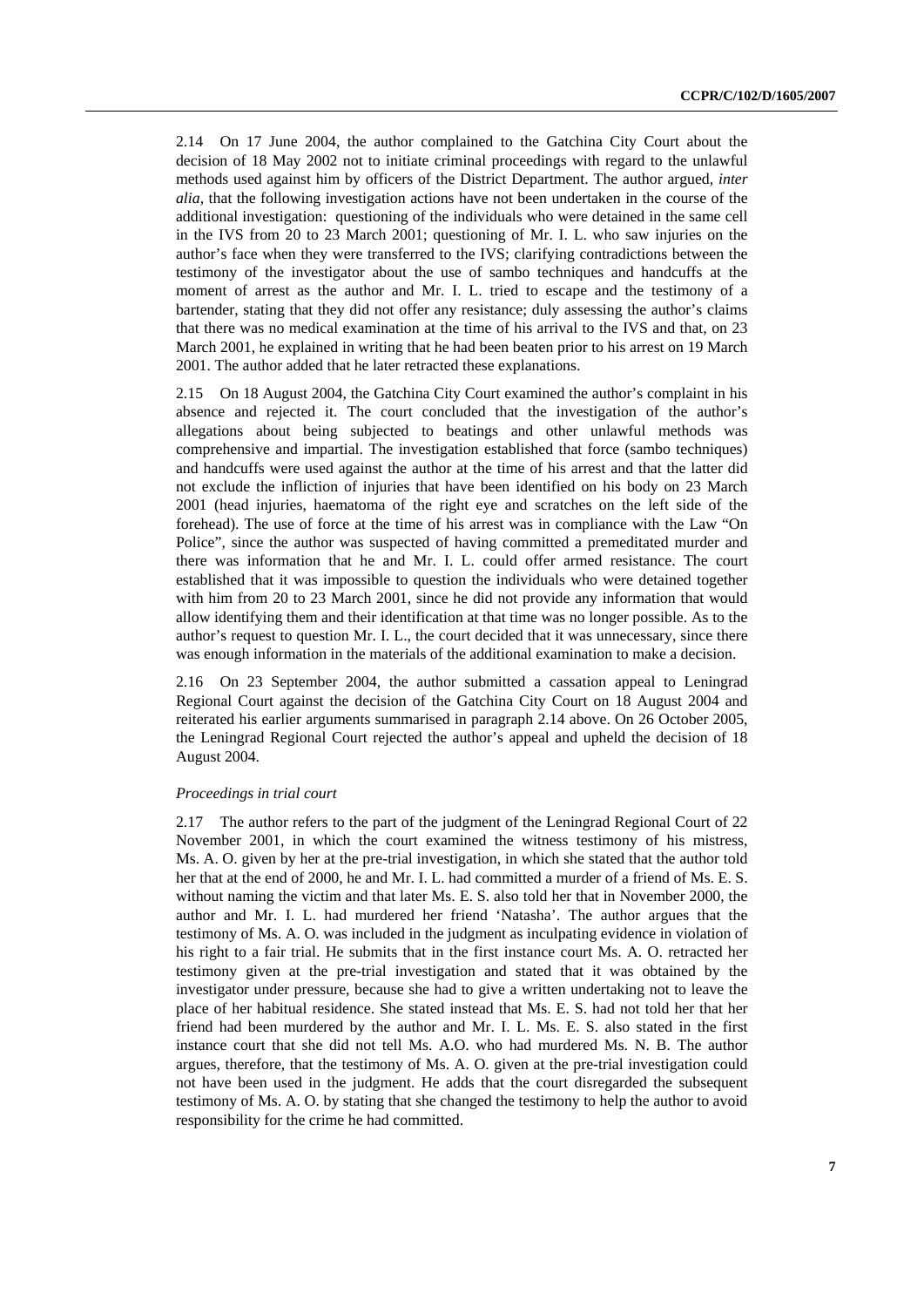2.18 The author further submits that the Leningrad Regional Court disregarded the testimony of Mr. I. L., affirming that he had murdered Ms. N. B. because he feared that she would report to the police another crime committed by him together with Ms. E. S., as well as a testimony of another witness, corroborating a claim of Mr. I. L. that he had a reason to murder Ms. N. B. The author argues, therefore, that the conclusions of the Leningrad Regional Court set forth in its judgment of 22 November 2001, amounted to a violation of his right to a fair trial.

2.19 The author also submits that, according to conclusions of the pre-trial investigation and the Leningrad Regional Court, he murdered Ms. N.B. after she threatened to report to the police that he had assaulted her earlier on that day. The author argues in great detail that witnesses gave contradictory statements as to the assault and the murder of Ms. N. B. He claims that in violation of article 14, paragraph 1, of the Covenant, these contradictory statements were disregarded by the Leningrad Regional Court.

2.20 The author states that he unsuccessfully complained in his cassation appeal to the Supreme Court about the use of the initial testimony of Ms. A. O. in the judgment of the Leningrad Regional Court, the fact that the Leningrad Regional Court disregarded the testimony of Mr. I. L., affirming that he had murdered Ms. N. B. and the contradictory statements of the key witnesses. He adds that his subsequent complaints to the Supreme Court, the Leningrad Regional Prosecutor's Office and the General Prosecutor's Office through the supervisory review procedure have not remedied the alleged violations either.

### *Objections to the trial transcript*

2.21 On 7 December 2001, the author submitted to the Leningrad Regional Court, pursuant to article 260 of the Criminal Procedure Code, his objections to the trial transcript of the first instance court in order to have his own statements and those of the witnesses amended to correspond to what had actually been stated. On 18 December 2001, the author's objections and those of Mr. I. L. were examined by a judge of the Leningrad Regional Court and were dismissed. The judge concluded that the author and Mr. I. L. submitted their objections to the trial transcript to distort the testimonies that were duly recorded and to avoid responsibility for what they have committed.

2.22 On 13 January 2002, the author expressed his disagreement with the ruling of 18 December 2001 in his cassation appeal to the Supreme Court. On 23 January 2002, the Court decided not to examine this part of the cassation appeal, since that matter had already been examined by the Leningrad Regional Court on 18 December 2001.

2.23 The author submits that a testimony of a witness, Ms. E. Sm., that was distorted in the trial transcript, affected the court's ability to hand down a just judgment, since the statement in question demonstrated that Mr. I. L., unlike the author, had a reason to murder Ms. N. B. The author argues, therefore, that the trial transcript was drawn up in violation of article 264 of the Criminal Procedure Code (trial transcript) and amounts to a substantial procedural violation pursuant to article 345 of the same Code (substantial violations of the law of criminal procedure). On numerous occasions, the author unsuccessfully complained to the Supreme Court, the Leningrad Regional Prosecutor's Office and the General Prosecutor's Office about the inaccuracy and untruthfulness of the trial transcript of the first instance court through the supervisory review procedure.

# **The complaint**

3.1 The author claims that in violation of article 7 of the Covenant, he was subjected to beatings and torture shortly after his arrest on 19 March 2001. He submits that the failure of the State party's authorities to provide him with the materials of the additional investigation confirms his allegation.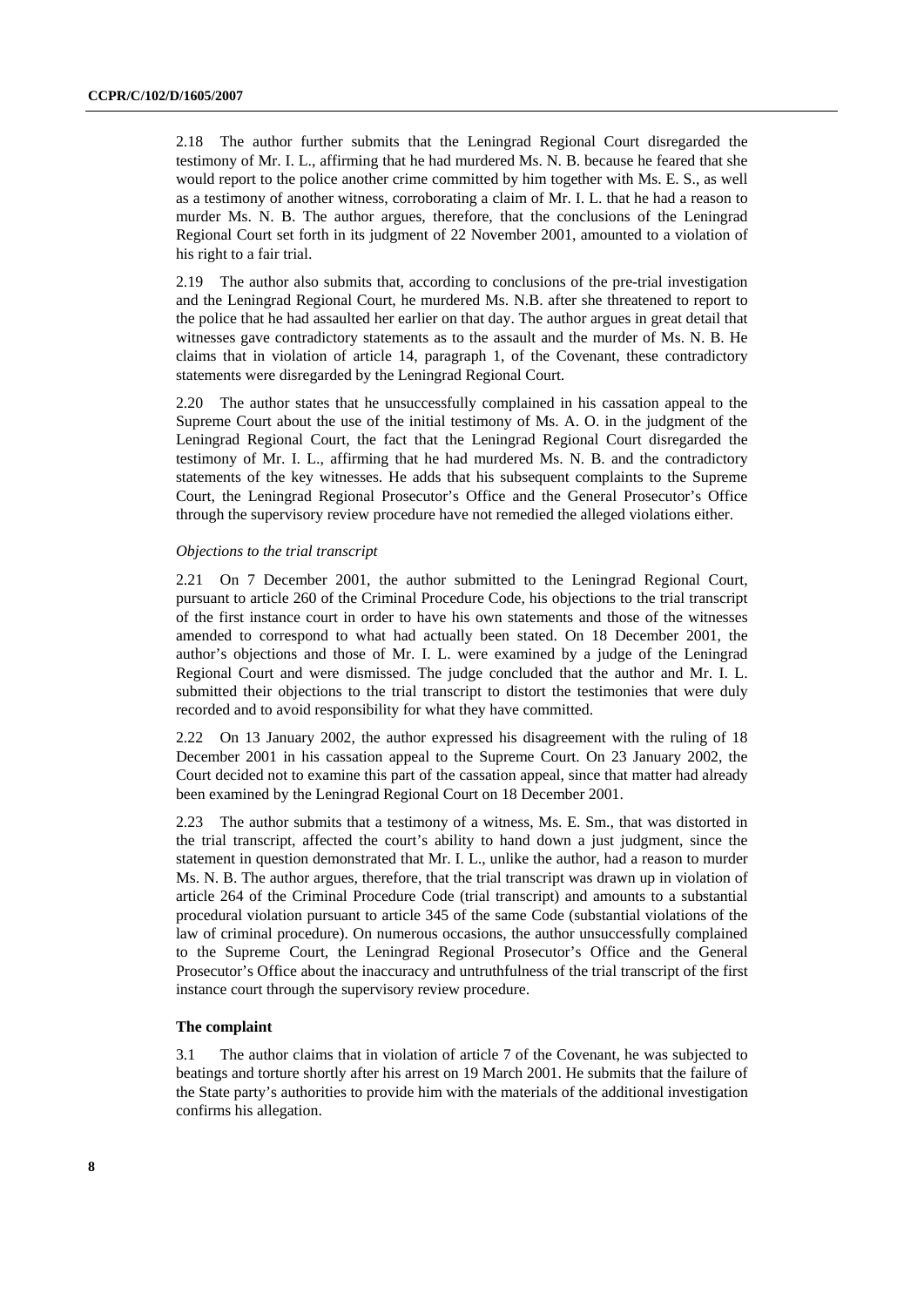3.2 The author claims that his right to a fair trial, guaranteed under article 14, paragraph 1, of the Covenant, was violated, since the first instance court disregarded his allegations about the use of unlawful methods at the pre-trial investigation and the respective trial transcript was inaccurate and untruthful. Furthermore, the Leningrad Regional Court included the testimony of Ms. A. O. given at the pre-trial investigation in its judgment of 22 November 2001 as inculpating evidence and disregarded her subsequent testimony. Moreover, the Leningrad Regional Court disregarded the testimony of Mr. I. L., affirming that he had murdered Ms. N. B., because he feared that she would report to the police another crime and ignored the contradictory statements of the key witnesses.

3.3 The author claims a violation of the right, guaranteed under article 14, paragraph 5, of the Covenant, to have his conviction and sentence reviewed by a higher tribunal according to law, because the second instance court dismissed the arguments of his appeal in relation to the use of unlawful methods at the pre-trial investigation by merely referring to the judgment of the first instance court and without taking any further measures for the protection of his rights. Furthermore, the Supreme Court has ignored his allegations about the inaccuracy and untruthfulness of the trial transcript of the first instance court. Moreover, the Supreme Court has disregarded his claim that the testimony of Ms. A. O. given at the pre-trial investigation should not have been included in the judgment of the Leningrad Regional Court as inculpating evidence, as well as his claim in relation to the testimony of Mr. I. L., affirming that he had murdered Ms. N.B., because he feared that she would report to the police another crime. The Supreme Court has also ignored his claim that the statements of the key witnesses were contradictory.

3.4 The author invokes a violation of his rights under article 14, paragraphs 2 and 3(e), of the Covenant, without providing any information in substantiation of these claims.

#### **State party's observations on the merits**

4.1 On 25 March 2008 and 28 April 2008, the State party submits its observations on the merits of the communication and reiterates the facts of the case summarised in paragraphs 2.1 and 2.2. above. It adds that at the pre-trial investigation Mr. I. L. gave detailed information about the circumstances of the crime in question and the author's role in it. His testimony corresponds to that of a witness, Ms. A. O., who learned about the crime from the author himself. The author's guilt was established by the testimony of an eye-witness, Ms. E. S., and other witnesses to whom the author offered money in exchange for their silence, forensic medical examination of the body of Ms. N. B., forensic chemical examination of soil from the burial place and the shovel surrendered by the author and Mr. I. L., as well as by other evidence that was duly examined by the court. The author's claims to the effect that the evidence against him was contradictory have been examined on numerous occasions by the General Prosecutor's Office and by the Supreme Court within the framework of cassation proceedings.

4.2 The State party submits that a report of the author's arrest pursuant to article 122 of the Criminal Procedure Code was drawn up at 2.40 a.m. on 20 March 2001. On the same day, he was interrogated as a suspect and did not make any complaints about being subjected to unlawful methods at that time, nor on 22 March 2001, during his interrogation in the presence of the prosecutor and the lawyer. The author was many times interrogated at the pre-trial investigation but he has never admitted his guilt in the murder of Ms. N. B. The State party adds that neither the author nor his lawyer complained about the use of unlawful methods while they were familiarising themselves with the case file materials.

4.3 The State party notes that, on 8 November 2001, the author stated at the hearing before the Leningrad Regional Court that he had been subjected to unlawful methods and that he had previously complained about it to the prosecutor's office. In this regard, the State party recalls the facts of the case summarised in paragraphs  $2.8 - 2.9$ ,  $2.12$  and  $2.14 -$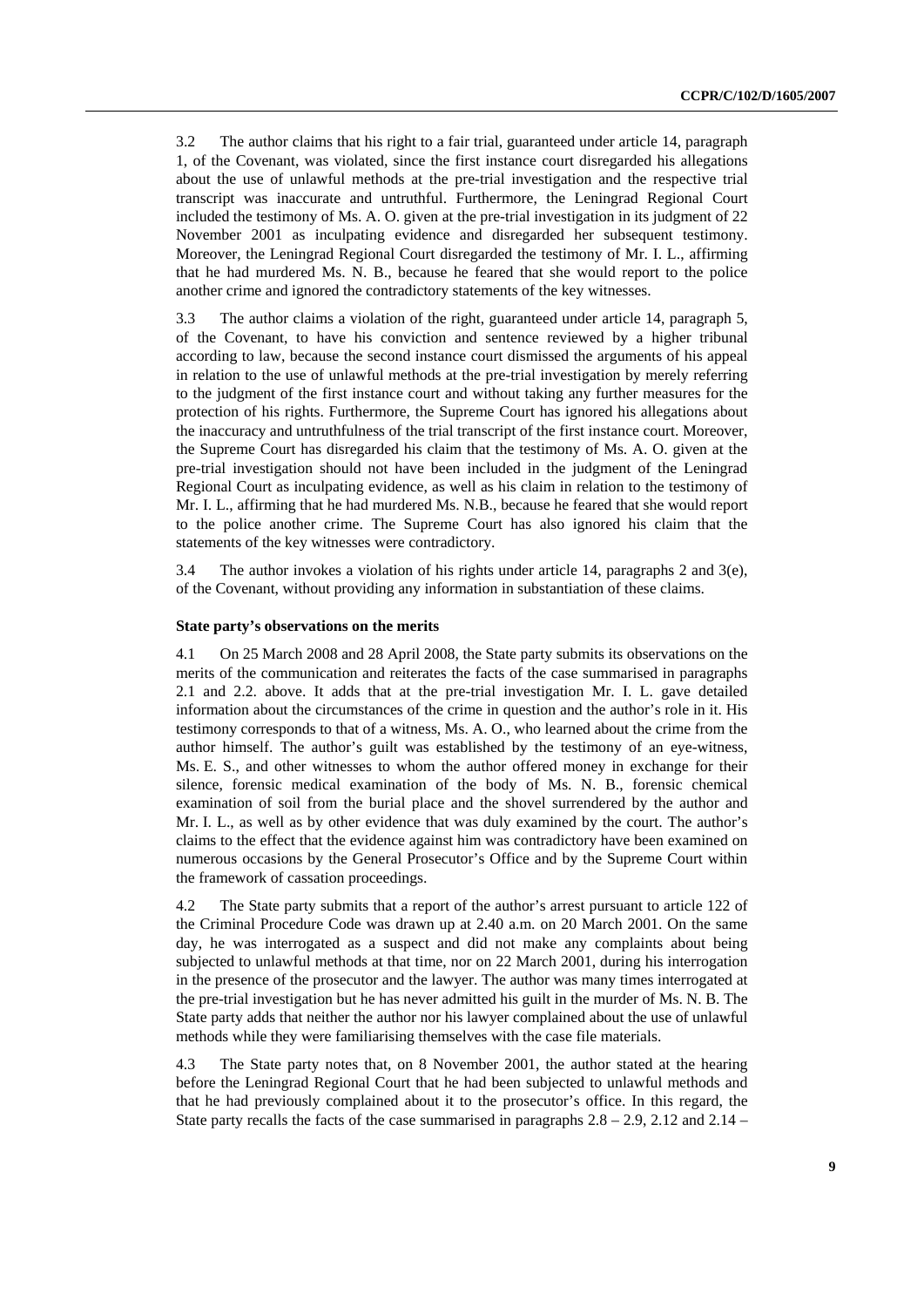2.16 above. It states that there were no medical documents issued in the author's name in the case file materials that were examined by the State party's courts. According to the information provided by the Federal Directorate of Corrections, the author was transferred from the IVS to the detention centre (SIZO) on 2 April 2001 and, according to the medical examination conducted on 2 and 3 April 2001, there were no injuries on his body. The State party concludes that there are no objective facts corroborating the author's claims about the violation of his rights by law enforcement personnel.

4.4 As for the author's claim that testimony of the witness, Ms. A. O., was obtained at the pre-trial investigation in violation of unspecified provisions of the law of criminal procedure, the State party submits that Ms. A. O. clarified in the first instance court that she was warned by the investigator about criminal responsibility for giving false testimony and was explained the guarantees of article 51 of the Constitution. Ms. A. O. stated that she had not testified about the murder of Ms. N. B. by the author and Mr. L.I., and that in fact she had learned from the author about the murder of Ms. N. B. by Mr. L. I. and Ms. E. S. She stated that she signed an interrogation report with a different text in it and did not know how a new text appeared in the interrogation report that was read out in court. The State party submits that according to the Leningrad Regional Court, Ms. A. O., who was the author's mistress, changed her testimony to help him to avoid responsibility.

4.5 The State party submits that the author's remaining claims are related to the lawfulness and reasonableness of his conviction. It recalls that it is not for the Committee, but for the domestic courts to review or to evaluate facts and evidence, as well as the lawfulness and reasonableness of one's conviction. The State party concludes that the author claims about the violations of the State party's obligations under the Covenant, including those under articles 7 and 14, are unfounded.

### **Author's comments on the State party's observations**

5.1 On 19 June 2008, the author submits his comments on the State party's observations. He argues that it did not refute any of his initial claims (see, particularly, paragraphs 2.4, 2.6, 2.9 and 2.13 above) and did not contest the admissibility of his communication. The author rejects the State party's argument that there were no medical documents issued in the author's name in the case file materials and submits that the existence of injuries on his body was not contested by the prosecutor's office and was corroborated by the report of the Gatchina District Medical Association and a medical certificate from the IVS.

5.2 The author argues that, by not addressing his claim in relation to the inaccuracy and untruthfulness of the trial transcript of the Leningrad Regional Court, the State party has accepted this and all related claims. He states that the State party did not provide any evidence to refute his claim that the testimony of Ms. A.O. was obtained by the investigator at the pre-trial investigation under pressure. The author rejects the State party's argument that his remaining claims were related to the lawfulness and reasonableness of his conviction. He reiterates his claims summarised in paragraphs 2.18 – 2.19 above and argues that there was a violation of his rights under article 14, paragraphs 1 and 5, of the Covenant, since the conclusions of the State party's courts do not correspond to the facts and their evaluation of the evidence was arbitrary.

## **Further submissions from the State party and the author**

6.1 On 17 November 2008, the State party reiterates the arguments from its previous submission and adds that neither the Leningrad Regional Court, which examined the author's criminal case at first instance, nor the Supreme Court, which examined his cassation appeal, found any violations of the law of criminal procedure.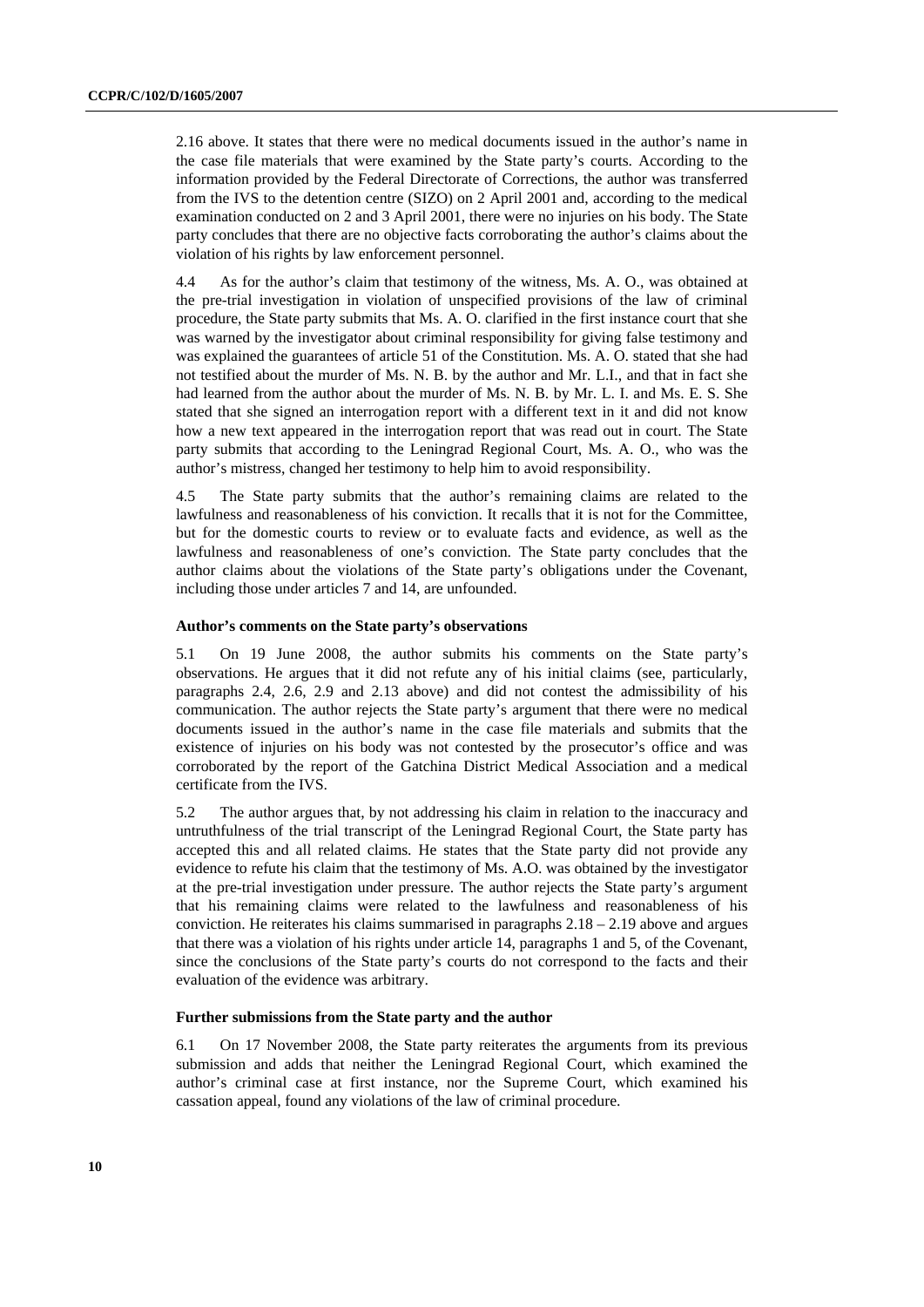6.2 The State party submits that the investigation of the prosecutor's office into the author's allegations of being subjected to unlawful methods at the pre-trial investigation was complete and objective. According to the medical examination of 23 March 2001, there were minor injuries on his body. It notes, however, that the author offered resistance at the time of his arrest and force and handcuffs were used against him. The State party adds that the use of force at the time of the arrest, which was in compliance with the Law "On Police", did not exclude that the injuries on the author's body were inflicted in these circumstances. It argues that the author's allegations about being subjected to torture by police officers and officers of the prosecutor's office have not been confirmed and refers to the facts of the case summarised in paragraphs  $2.15 - 2.16$  above.

7. On 15 January 2009, the author reiterates the arguments from his previous submission and argues that the State party's explanations as to how the injuries on his body were inflicted contradict the testimony of a bartender who eye-witnessed the arrest of the author and Mr. I. L. and stated that they did not offer any resistance. He adds that he could not have received injuries when he fell over an overturned table, as all tables in the bar were he was arrested had been affixed to the floor and could not have been overturned. The author submits that the State party's authorities failed to question Mr. I. L. and Ms. A. O. who were in the same bar in the evening of 19 March 2001 and witnessed his arrest.

8. On 9 June 2009, the State party reiterates the arguments from its previous submissions and argues that the author's allegations in relation to the inaccuracy and untruthfulness of the trial transcript of the first instance court have already been examined by the Leningrad Regional Court on 18 December 2001 in compliance with the procedure set forth in article 260 of the Criminal Procedure Code. Pursuant to article 266 of the same Code, the ruling of 18 December 2001 gave reasons for dismissing the objections to the trial transcript that had been submitted by the author and his co-accused.

9. On 13 August 2009, the author reiterates the arguments from his previous submission and states that the State is not able to refute any of his claims that are corroborated by relevant documents and witness statements.

### **Issues and proceedings before the Committee**

#### *Consideration of admissibility*

10.1 Before considering any claim contained in a communication, the Human Rights Committee must, in accordance with rule 93 of its Rules of Procedure, decide whether or not the case is admissible under the Optional Protocol to the Covenant.

10.2 The Committee has ascertained, as required under article 5, paragraph 2(a), of the Optional Protocol, that the same matter is not being examined under another procedure of international investigation or settlement.

10.3 In the absence of any objection by the State party, the Committee considers that the requirements of article 5, paragraph 2 (b), of the Optional Protocol have been met.

10.4 The Committee notes that the author has invoked a violation of his rights under article 14, paragraphs 2 and  $3(e)$ , of the Covenant but has failed to provide any information in substantiation of these claims. Accordingly, he has failed to substantiate his claims, for purposes of admissibility, and this part of the communication is therefore inadmissible under article 2 of the Optional Protocol.

10.5 The Committee has noted the author's claims under article 14, paragraphs 1 and 5, of the Covenant, that the trial transcript of the first instance court was inaccurate and untruthful; that the Leningrad Regional Court included the testimony of Ms. A.O. given at the pre-trial investigation in its judgment of 22 November 2001 as inculpating evidence and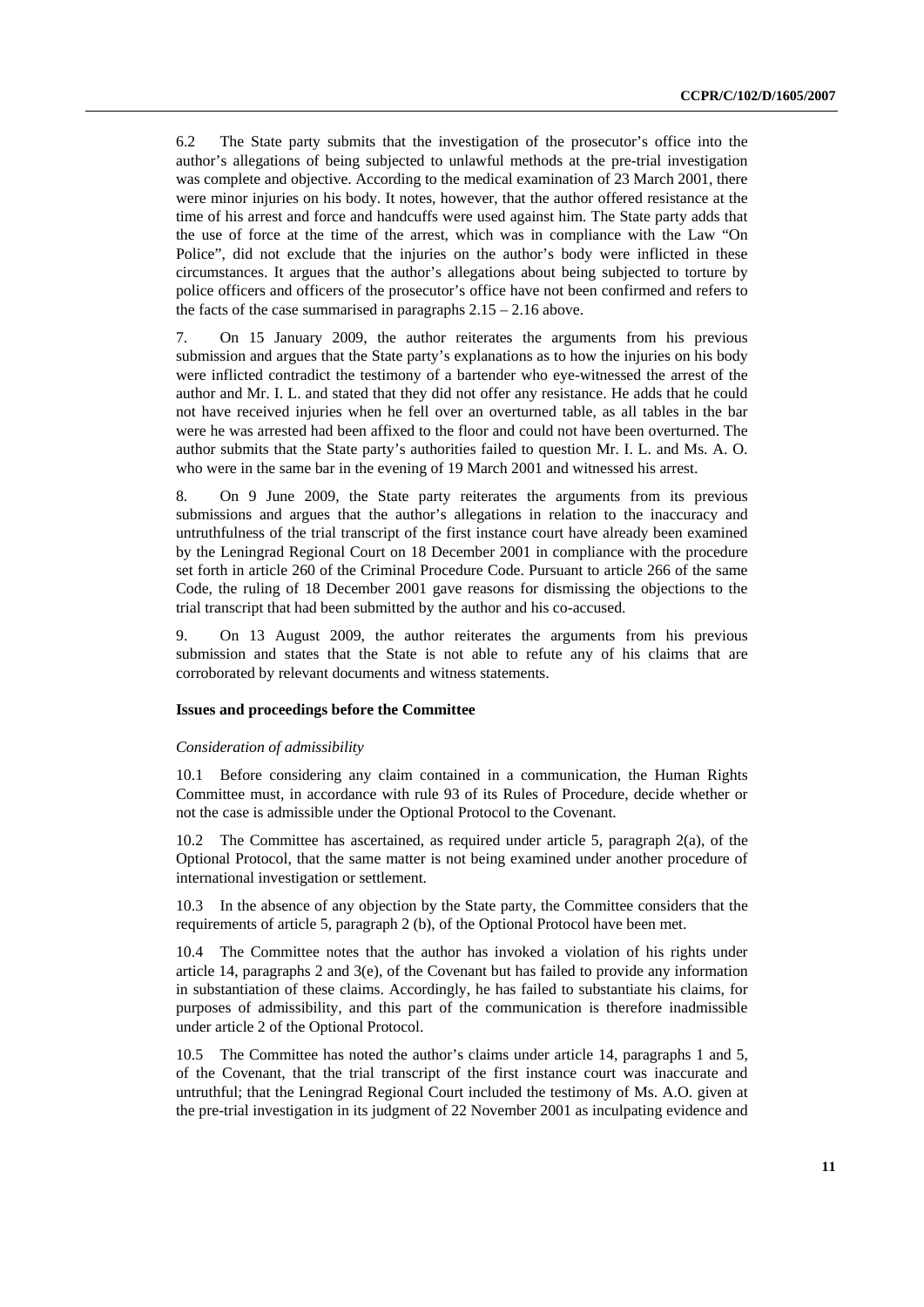disregarded her subsequent testimony; that the Leningrad Regional Court disregarded the testimony of Mr. I.L., affirming that he had murdered Ms. N.B., because he feared that she would report to the police another crime and ignored the contradictory statements of key witnesses, and that the Supreme Court considered his cassation appeal superficially and upheld the judgment of the Leningrad Regional Court despite his innocence. The Committee recalls its jurisprudence to the effect, that it is for the courts of the States parties to review or to evaluate facts and evidence in a particular case, and that the Committee will defer to this assessment, unless it can be ascertained that the conduct of the trial or the evaluation of facts and evidence was manifestly arbitrary or amounted to a denial of justice.<sup>[6](#page-11-0)</sup> The Committee further notes the author's argument that the conclusions of the State party's courts did not correspond to the facts of the case and their evaluation of the evidence was arbitrary. It also notes, however, that according to the material before it, the author's co-accused and the main witnesses have changed their testimony and statements on numerous occasions both at the pre-trial investigation and in the first instance court, often without providing a viable explanation. In the circumstances, the Committee considers that the author has failed to substantiate, for purposes of admissibility, that the conduct of the courts in the present case was arbitrary or amounted to denial of justice, and therefore declares his claims in relation to article 14, paragraphs 1 and 5, of the Covenant inadmissible under article 2 of the Optional Protocol.

10.6 The Committee considers the author's remaining claims under article 7 are sufficiently substantiated, for purposes of admissibility, and proceeds to their examination on the merits.

#### *Consideration of the merits*

11.1 The Human Rights Committee has considered the communication in light of all the information made available to it by the parties, as provided under article 5, paragraph 1, of the Optional Protocol.

11.2 The author claims that he was beaten, ill-treated, threatened and insulted by officers of the District Department on the night of 20 March 2001 to make him confess guilt, contrary to article 7 of the Covenant. The Committee notes that, on 19 September 2001, the author submitted a written complaint to the Gatchina City Prosecutor's Office with the request to initiate criminal proceedings with regard to the officers of the District Department and that the Prosecutor's Office decided not to initiate criminal proceedings, after hearing only the officers concerned and the investigator. It further notes that the investigation into the author's complaint was reopened by the Leningrad Regional Prosecutor's Office on 11 March 2002 and that the Gatchina City Prosecutor's Office was requested to conduct an additional investigation. On 18 May 2002, the Prosecutor's Office again decided not to initiate criminal proceedings, after hearing the author, the officers of the District Department concerned and the bartender who had witnessed the author's arrest and after reviewing the medical certificates issued by the Gatchina District Medical Association and the IVS. The Committee also notes that although the additional investigation has confirmed that the author suffered injuries, the author and the State party disagree as to the circumstances in which these injuries have been received. It further notes the author's argument that the officers' testimony contradicted the testimony of an eyewitness and that two other eye-witnesses indicated by him have not been heard at all in the course of the additional investigation.

<span id="page-11-0"></span><sup>6</sup> See, *inter alia*, communication No. 541/1993, *Errol Simms* v. *Jamaica*, Inadmissibility decision adopted on 3 April 1995, paragraph 6.2.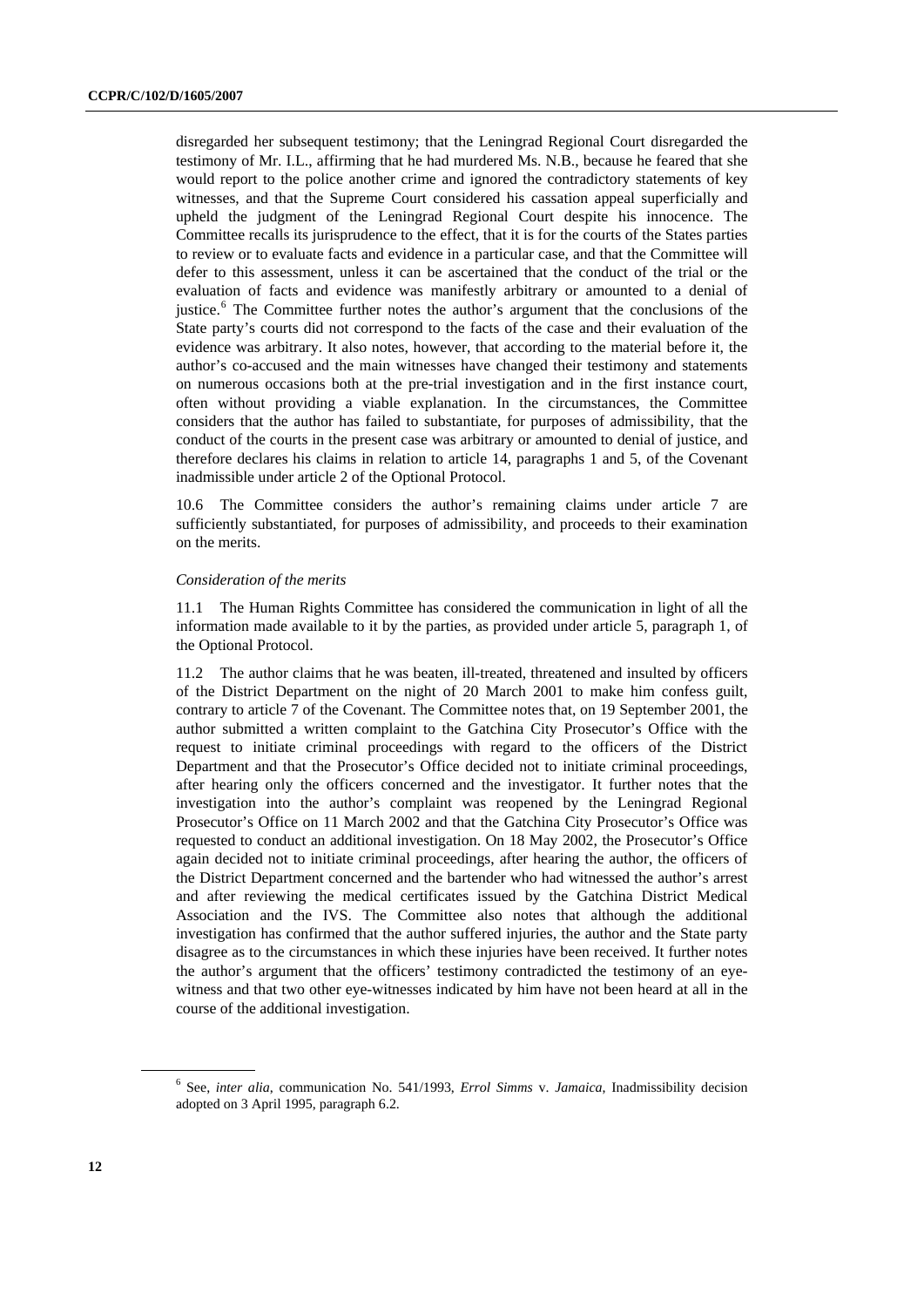11.3 The Committee also notes that, as transpires from the judgment of the Leningrad Regional Court of 22 November 2001, the court did not specifically address the author's claims about the use of unlawful methods at the pre-trial investigation and did not carry out any investigation of these claims. It further notes that the Supreme Court did not find it necessary to investigate the author's allegations about the beatings and torture on the ground that they had already been examined by the Leningrad Regional Court and had been found to be groundless.

11.4 The Committee recalls that a State party is responsible for the security of any person in detention and, when an individual claims to have received injuries while in detention, it is incumbent on the State party to produce evidence refuting these allegations.<sup>[7](#page-12-0)</sup> In this regard, the Committee reaffirms its jurisprudence<sup>[8](#page-12-1)</sup> that the burden of proof cannot rest on the author of the communication alone, especially considering that the author and the State party do not always have equal access to the evidence and frequently the State party alone has the relevant information. It is implicit in article 4, paragraph 2, of the Optional Protocol that the State party has the duty to investigate in good faith all allegations of violations of the Covenant made against it and its representatives and to furnish to the Committee the information available to it. In cases where the author made all reasonable attempts to collect evidence in support of his claims and where further clarification depends on information exclusively in the hands of the State party, the Committee may consider the author's allegations substantiated in the absence of satisfactory evidence or explanations to the contrary presented by the State party.

11.5 The Committee also recalls that complaints of ill-treatment must be investigated promptly and impartially by competent authorities.<sup>[9](#page-12-2)</sup> The Committee notes that the author provided a detailed description of the treatment to which he was subjected and of the circumstances in which his injuries were received. It further notes the author's assertion that the investigations conducted by the State party's authorities did not produce evidence refuting these allegations and did not properly address the author's claims about inconsistencies between the witness testimonies collected in the course of the additional investigation and the explanations advanced by the State party's authorities. In the circumstances of the present case, the Committee is of the view that the State party has failed in its obligation to promptly and impartially investigate the author's claims of having been subjected to ill-treatment, in violation of article 7, read in conjunction with article 2, paragraph 3, of the Covenant.

12. The Human Rights Committee, acting under article 5, paragraph 4, of the Optional Protocol to the International Covenant on Civil and Political Rights, is of the view that the facts before it disclose a violation by the State party of article 7, read in conjunction with article 2, paragraph 3, of the Covenant.

13. In accordance with article 2, paragraph 3(a), of the Covenant, the State party is under an obligation to provide the author with an effective remedy. The remedy should include an impartial, effective and thorough investigation of the author's claims falling

<span id="page-12-0"></span><sup>7</sup> Communications No. 907/2000, *Siragev* v. *Uzbekistan*, Views adopted on 1 November 2005, paragraph 6.2; and No. 889/1999, *Zheikov* v*. Russian Federation*, Views adopted on 17 March 2006,  $\frac{6.44}{9}$  paragraph 7.2.

<span id="page-12-1"></span><sup>8</sup> See, e.g. communication No. 30/1978, *Bleier* v. *Uruguay*, Views adopted on 24 March 1980, paragraph 13.3; communication No. 139/1983, *Conteris* v. *Uruguay*, Views adopted on 17 July 1985, paragraph 7.2; and communication No. 1297/2004, *Medjnoune* v*. Algeria*, Views adopted on 14 July 2006, paragraph 8.3.

<span id="page-12-2"></span><sup>&</sup>lt;sup>9</sup> Human Rights Committee, General Comment No. 20 (1992) on the prohibition of torture and cruel treatment or punishment, *Official Records of the General Assembly, Forty-seventh Session, Supplement No. 40* (A/47/40), annex VI, sect. A, paragraph 14.